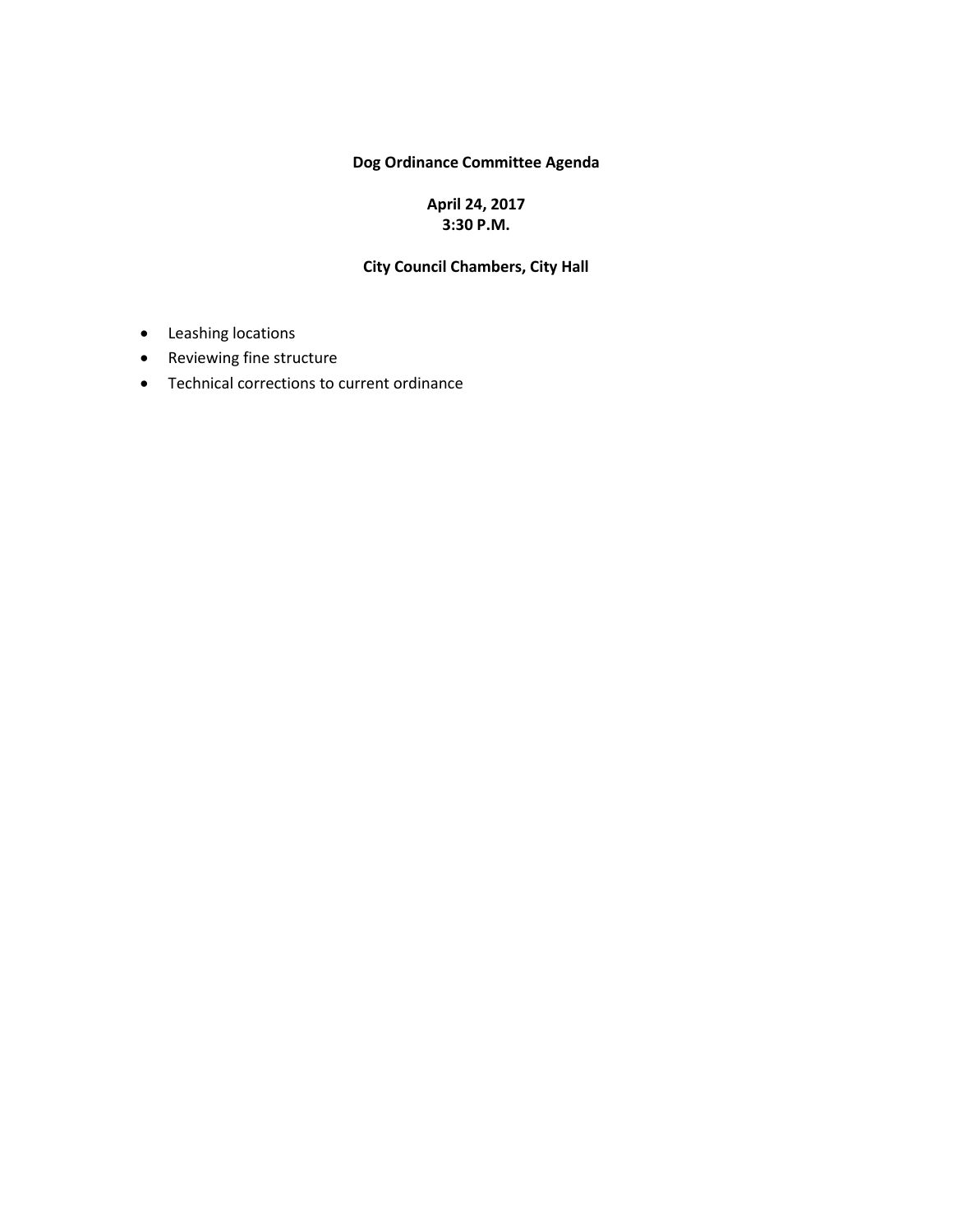# **THE RESPONSIBLE PET OWNERSHIP MODEL**

# ILLUSTRATED BY CALGARY, ALBERTA, CANADA THROUGH 2012

The Responsible Pet Ownership Model is focused first on supporting and incentivizing responsible behavior in pet owners and second, discouraging problematic behavior. Former Director of Animal & Bylaw Services for Calgary, Bill Bruce, elaborated on the why this is the focus of the philosophy, because "a positive change in human behavior will always yield a positive change in animal behavior." Bruce explained, "The foundation of any successful program starts with collaboration between all agencies involved with animals and a common understanding of the community's acceptable standards. With this knowledge, we can create programs and selfsustaining services that foster responsible pet ownership through education and recognizing the benefits of compliance, rather than relying solely on compulsion. Certain traditional approaches only create barriers to responsible pet ownership."

Every community should identify what the components of responsible pet ownership should be. The City of Calgary enacted its Responsible Pet Ownership Bylaw in 2006, based on five principles that enable cats, dogs, their owners, and neighbors to live together in "safety and harmony."1,2

- 1. License and provide permanent identification for your pets.
- 2. Spay or neuter your pets.
- 3. Provide training, socialization, proper diet, and medical care for your pets.
- 4. Do not allow your pets to become a threat or nuisance in the community.
- 5. Procure your pet ethically and from a credible source.

Though the foundational points are simple, if all pet owners in a community did them, the majority of a community's animal issues would be solved. Bruce explained, "Licensing and identification quickly reunite lost pets with their families; spay and neuter initiatives reduce unwanted litters humanely; proper training and care produces safe, healthy animals; and proper management prevents pets from becoming a threat or nuisance, and reduces community complaints about animals."

Through 2012 Calgary achieved an unparalleled level of compliance with its easy-to-understand bylaw, through education that clarified the responsibility of all pet owners and programs that facilitated and incentivized pet owner compliance.

In 2012, public education programs included collaborative events with parks groups about pet owner's responsibilities under the bylaw, as well as presentations on responsible pet ownership in English and French that reached 9,200 elementary and junior high students.<sup>3</sup> Additionally, Calgary incentivized licensing for residents with a rewards program in collaboration with local merchants<sup>4</sup> and a "Drive Home Program" where pet owners could tangibly see the benefits of licensing their pets through a quickly returned lost pet that would be driven directly home, rather than to the shelter.<sup>3</sup> On the rare occasion when education did not produce the intended outcome, the Bylaw was rigorously enforced.

# **NATIONAL CANINE RESEARCH COUNCIL** A RESEARCH & POLICY THINK TANK

NATIONALCANINERESEARCHCOUNCIL.COM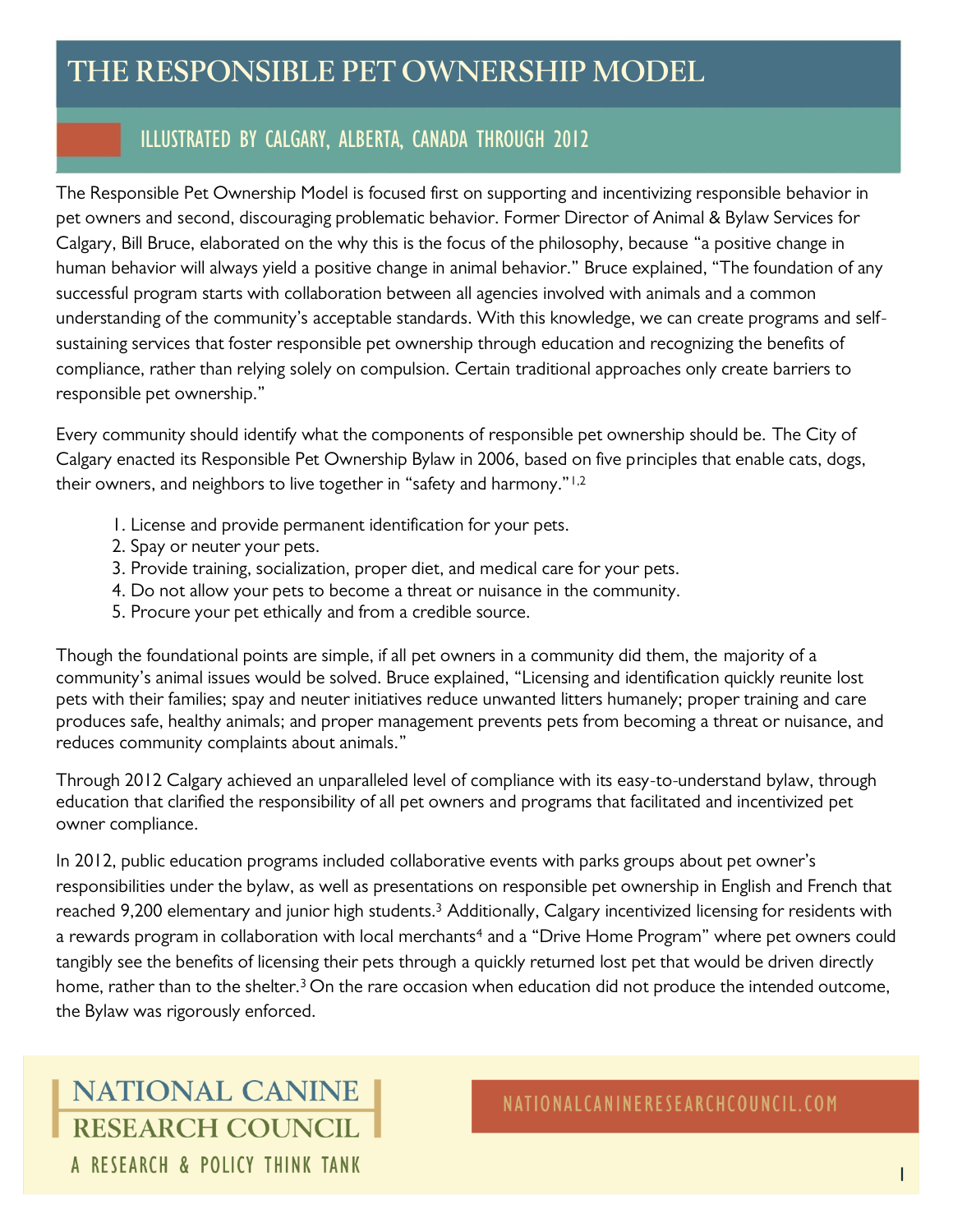# CALGARY ANIMAL SERVICES' SUCCESS THROUGH 2012\*

#### 2012 Results:3,5,6

- Animal Services Operations funded primarily through licensing revenue.
- 92% of animal calls were "successfully resolved through compliance rather than strict enforcement options."
- 108,688 dogs licensed out of a canine population of 122,325; 89% license compliance rate for dogs.
- 1,185 lost dogs were taken directly home through the Drive Home Program, avoiding the shelter.
- 201 reported dog bites in a human population of 1,120,225. 132 dog bite charges were laid.

\*In the years following 2012, Calgary's Responsible Pet Ownership Bylaw core programs, such as a focus on public education and licensing, have changed, and consequently, the results have changed. When animal control relies heavily on enforcement, as opposed to focusing on educating citizens on the benefits of the responsible pet ownership standards and facilitating and incentivizing compliance with them, the community results suffer.

As Bill Bruce notes, the "downward trend confirms that the Responsible Pet Ownership model does work and is not because Calgary as a community is an anomaly." As the results show, when you "stop applying the model, the results will deteriorate back to the old animal control results."

## Updated February 2016

### SOURCES and NOTES:

1. City of Calgary, Alberta, Canada. (2015). Animal Services. Retrieved from: <http://www.calgary.ca/CSPS/ABS/Pages/Animal-Services/Animal-services.aspx>

2. Bylaw Number 23M2006: Being a Bylaw of the City of Calgary Respecting the Regulation, Licensing, and Control of Animals in the City of Calgary. (2006). Retrieved from: [http://www.calgary.ca/CA/city-clerks/Documents/Legislative](http://www.calgary.ca/CA/city-clerks/Documents/Legislative-services/Bylaws/23M2006-ResponsiblePetOwnership.pdf)[services/Bylaws/23M2006-ResponsiblePetOwnership.pdf](http://www.calgary.ca/CA/city-clerks/Documents/Legislative-services/Bylaws/23M2006-ResponsiblePetOwnership.pdf)

3. City of Calgary Community Services & Protective Services. (2012). Animal & Bylaw Services: Annual Report 2012. Retrieved from: [http://www.calgary.ca/CSPS/Documents/CSPS-Annual-](http://www.calgary.ca/CSPS/Documents/CSPS-Annual-Reports/ABS_Annual_Report_2012.pdf?noredirect=1)

[Reports/ABS\\_Annual\\_Report\\_2012.pdf?noredirect=1](http://www.calgary.ca/CSPS/Documents/CSPS-Annual-Reports/ABS_Annual_Report_2012.pdf?noredirect=1)

4. City of Calgary, Alberta, Canada. (2015). *I Heart My Pet Rewards Program.* Retrieved from: <http://www.calgary.ca/CSPS/ABS/Pages/Animal-Services/I-heart-my-pet-program.aspx>

5. The City of Calgary's Census periodically reports the total dog and cat population – most recently in 2010: Calgary City Clerk. (2010). 2010 Civic Census Results. Retrieved from[: http://www.calgary.ca/CA/city](http://www.calgary.ca/CA/city-clerks/Documents/Election-and-information-services/Census2010/2010_census_result_book.pdf)[clerks/Documents/Election-and-information-services/Census2010/2010\\_census\\_result\\_book.pdf](http://www.calgary.ca/CA/city-clerks/Documents/Election-and-information-services/Census2010/2010_census_result_book.pdf)

6. The 2010 total canine population was used to calculate the estimated rate of license compliance.

# **NATIONAL CANINE RESEARCH COUNCIL** A RESEARCH & POLICY THINK TANK

NATIONALCANINERESEARCHCOUNCIL.COM